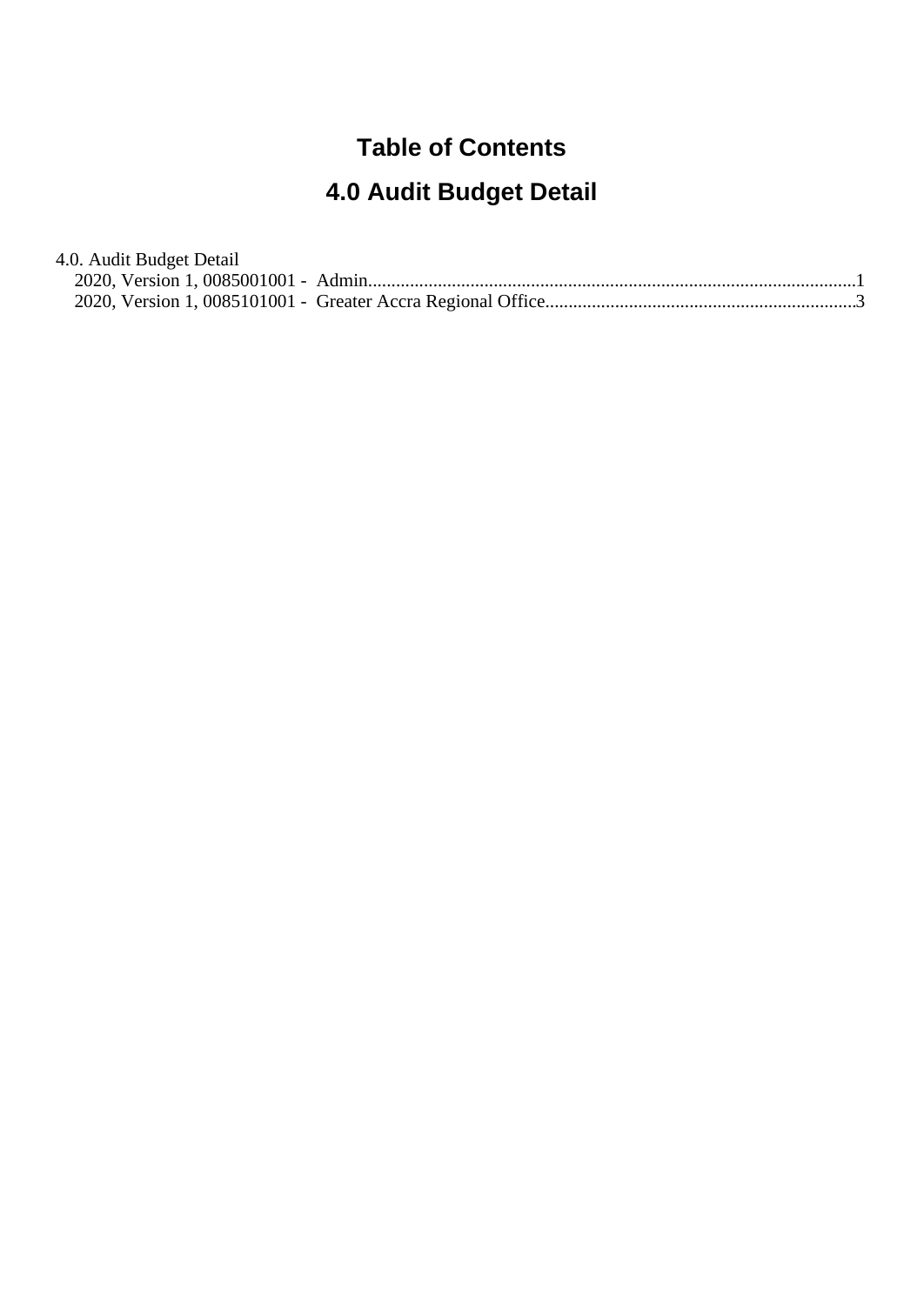<span id="page-1-0"></span>**Ministry:** 008 - Electoral Commission **Department:** 00850 - Headquarters **Organisation:** 0085001001 - Admin **Government Function:** 70160 - General Public Services N.E.C. **Location:** 0304304 - Osu Klotey

| 0085001001 - Admin                                    | 232,384,995 |
|-------------------------------------------------------|-------------|
| 11001 - Central GoG & CF                              | 232,384,995 |
| 400101 - Deepen democratic governance                 | 232,384,995 |
| 00802 - Electoral Services                            | 232,384,995 |
| 00802002 - Compilation of the voters Register         | 2,748,189   |
| <b>Unspecified Project</b>                            | 2,748,189   |
| 008003 - Exhibition of Voters Register                | 2,748,189   |
| 22101 - Materials and Office Consumables              | 2,742,189   |
| 2210103 - Refreshment Items                           | 7,000       |
| 2210114 - Rations                                     | 2,735,189   |
| 31122 - Other machinery and equipment                 | 6,000       |
| 3112204 - Networking and ICT Equipments               | 6,000       |
| 00802003 - Conducting Elections                       | 202,251,811 |
| <b>Unspecified Project</b>                            | 202,251,811 |
| 008004 - Supervision of Elections                     | 202,251,811 |
| 22101 - Materials and Office Consumables              | 202,251,811 |
| 2210101 - Printed Material and Stationery             | 5,000,000   |
| 2210113 - Feeding Cost                                | 47,251,811  |
| 2210114 - Rations                                     | 150,000,000 |
| 00802004 - Voter and Electoral Education              | 27,384,995  |
| <b>Unspecified Project</b>                            | 27,384,995  |
| 008001 - Registration of Voters and Political Parties | 22,384,995  |
| 22101 - Materials and Office Consumables              | 22,384,995  |
| 2210101 - Printed Material and Stationery             | 5,000,000   |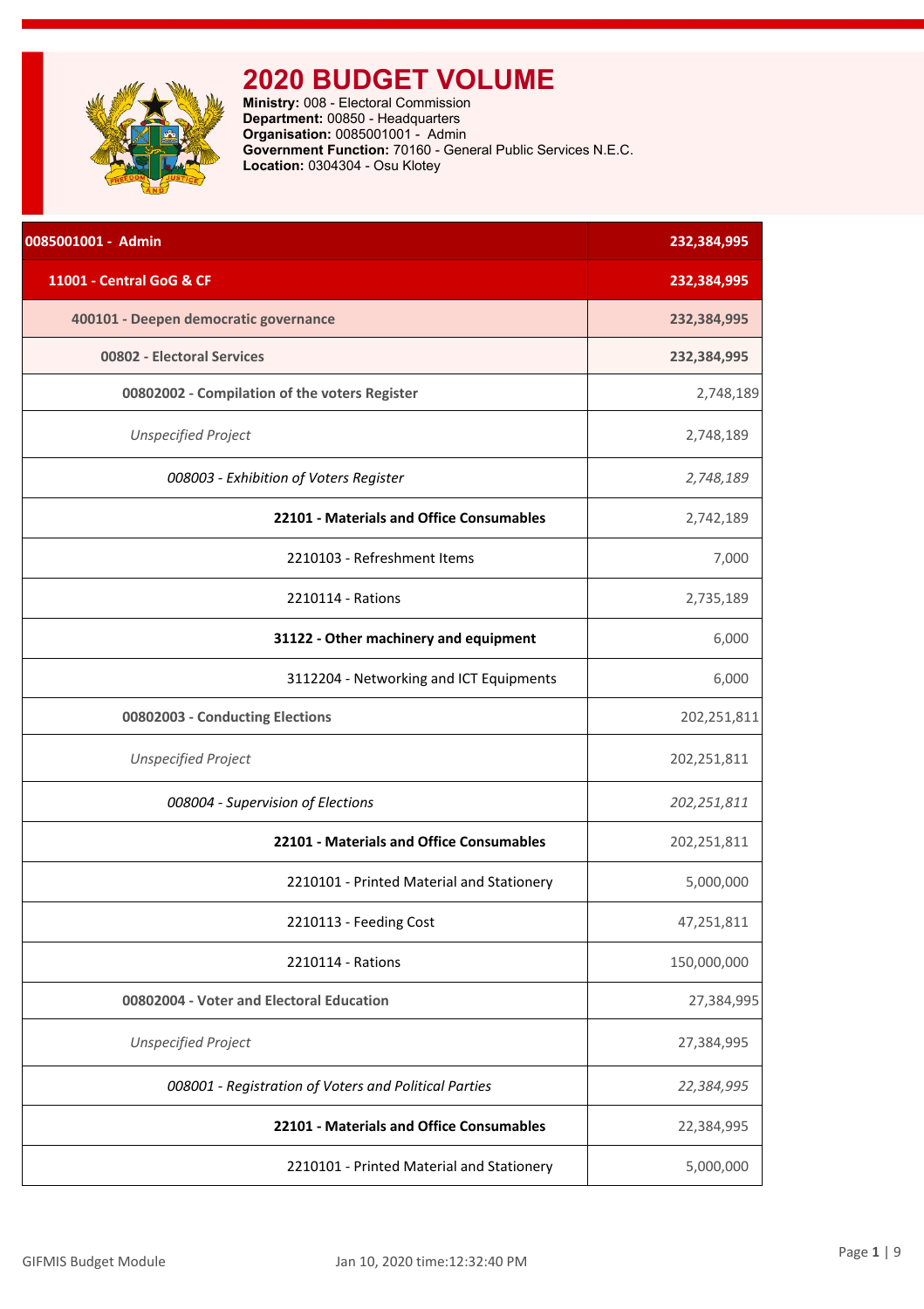

**Ministry:** 008 - Electoral Commission **Department:** 00850 - Headquarters **Organisation:** 0085001001 - Admin **Government Function:** 70160 - General Public Services N.E.C. **Location:** 0304304 - Osu Klotey

| 2210103 - Refreshment Items                   | 1,491,089  |
|-----------------------------------------------|------------|
| 2210106 - Oils and Lubricants                 | 887,906    |
| 2210113 - Feeding Cost                        | 6,000      |
| 2210114 - Rations                             | 15,000,000 |
| 008003 - Exhibition of Voters Register        | 5,000,000  |
| 22107 - Training, Seminar and Conference Cost | 5,000,000  |
| 2210711 - Public Education and Sensitization  | 5,000,000  |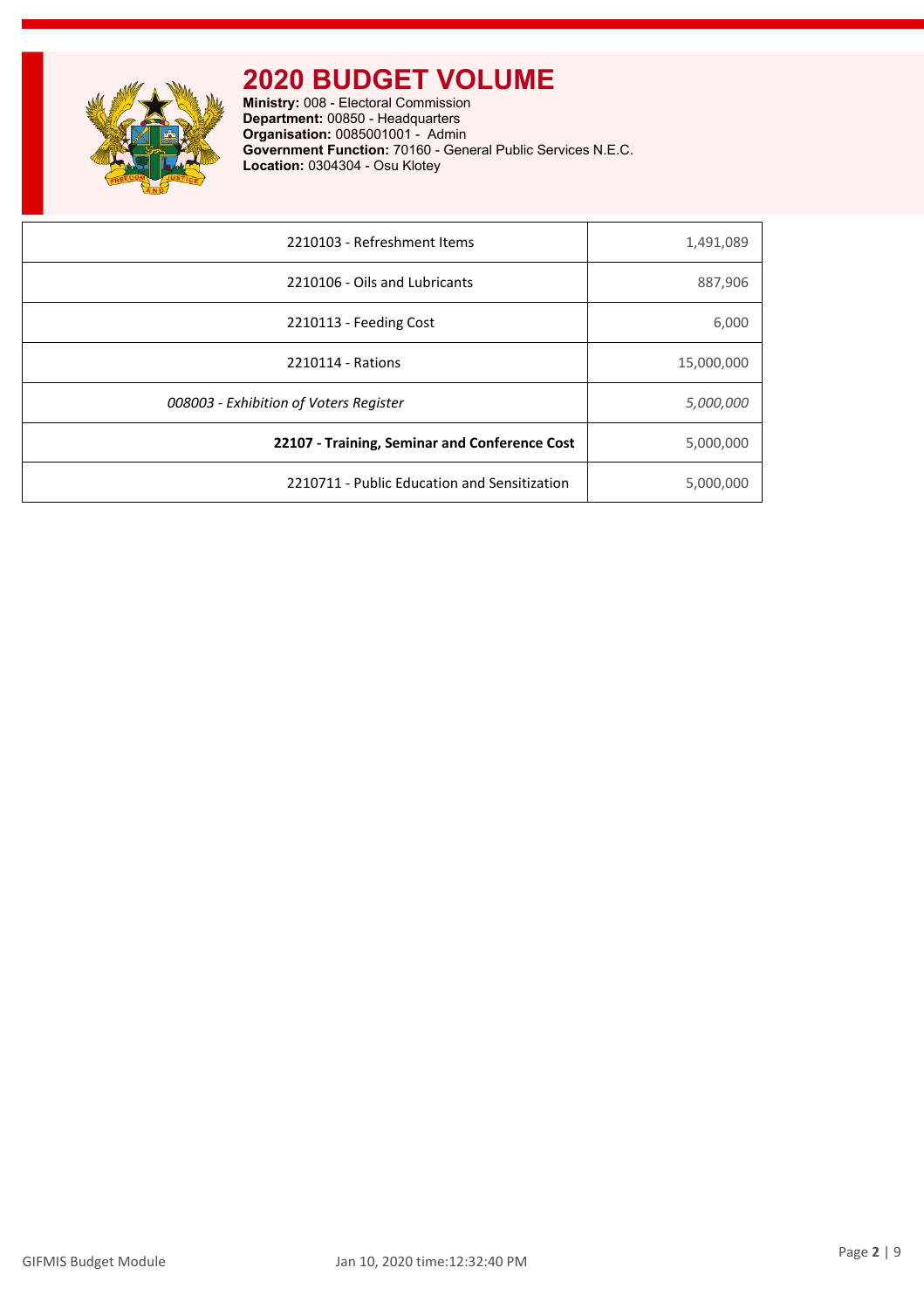<span id="page-3-0"></span>

| 0085101001 - Greater Accra Regional Office            | 830,772,634 |
|-------------------------------------------------------|-------------|
| 11001 - Central GoG & CF                              | 830,772,634 |
| 400101 - Deepen democratic governance                 | 772,515,005 |
| 00801 - Management and Administration                 | 244,825,831 |
| 00801001 - Human Resource and General Services        | 244,825,831 |
| <b>Unspecified Project</b>                            | 244,825,831 |
| 008001 - Registration of Voters and Political Parties | 208,040,046 |
| 27311 - Employer social benefits in cash              | 1,040,000   |
| 2731101 - Workman compensation                        | 40,000      |
| 2731103 - Refund of Medical Expenses                  | 1,000,000   |
| 31121 - Transport equipment                           | 17,000,046  |
| 3112101 - Motor Vehicle                               | 17,000,046  |
| 31122 - Other machinery and equipment                 | 190,000,000 |
| 3112204 - Networking and ICT Equipments               | 90,000,000  |
| 3112208 - Computers and Accessories                   | 100,000,000 |
| 085101 - Internal management of the organisation      | 22,244,185  |
| 22101 - Materials and Office Consumables              | 6,677,409   |
| 2210101 - Printed Material and Stationery             | 999,936     |
| 2210102 - Office Facilities, Supplies and Accessories | 82,368      |
| 2210103 - Refreshment Items                           | 187,200     |
| 2210106 - Oils and Lubricants                         | 76,925      |
| 2210107 - Electrical Accessories                      | 1,083,264   |
| 2210109 - Spare Parts                                 | 3,000,000   |
| 2210111 - Other Office Materials and Consumables      | 50,000      |
| 2210112 - Uniform and Protective Clothing             | 100,000     |
| 2210113 - Feeding Cost                                | 500,000     |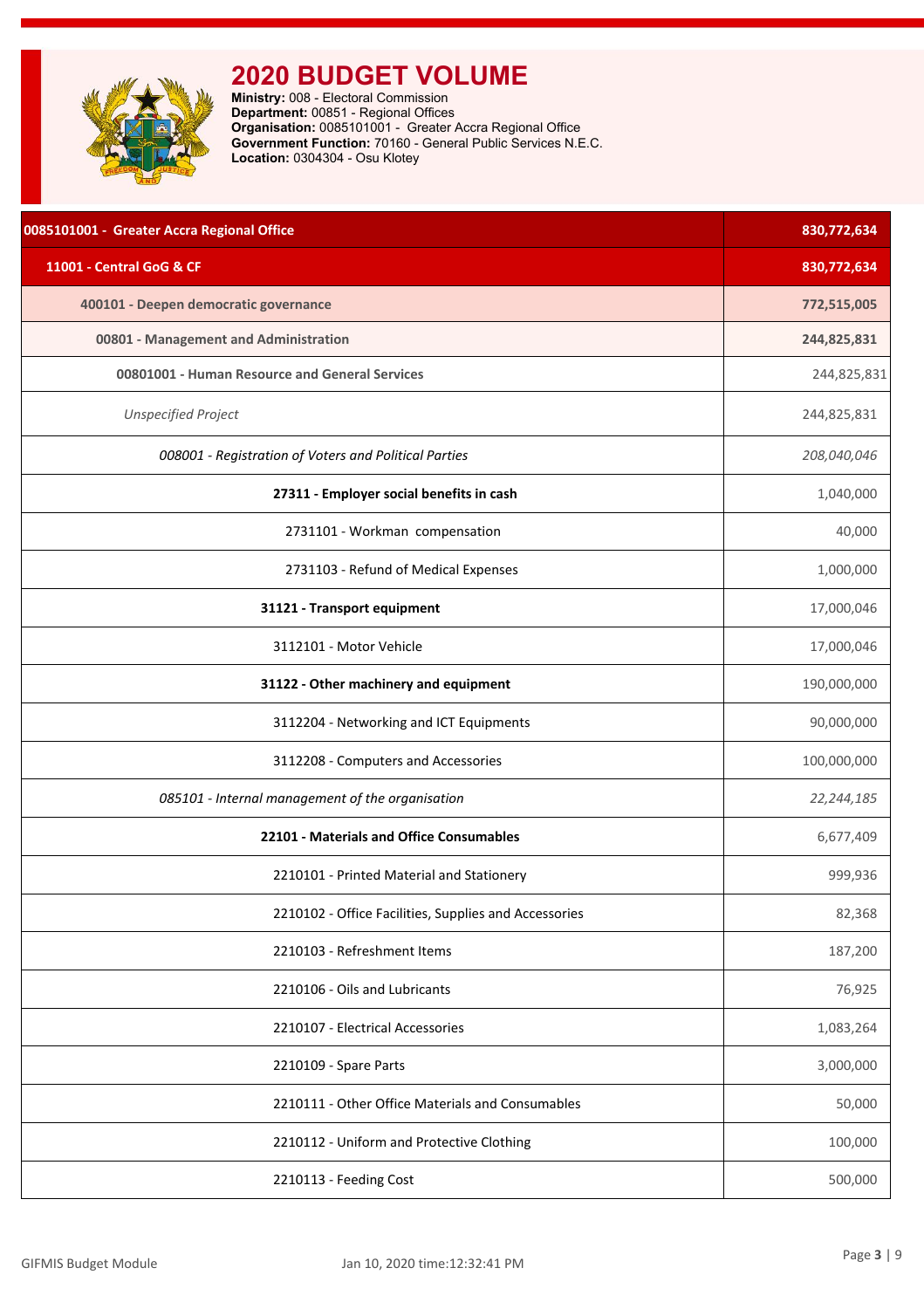

| 2210114 - Rations                                     | 500,000   |
|-------------------------------------------------------|-----------|
| 2210119 - Household Items                             | 97,716    |
| 22102 - Utilities                                     | 5,624,272 |
| 2210201 - Electricity charges                         | 3,251,964 |
| 2210202 - Water                                       | 908,208   |
| 2210203 - Telecommunications                          | 816,000   |
| 2210204 - Postal Charges                              | 3,900     |
| 2210205 - Sanitation Charges                          | 469,200   |
| 2210207 - Fire Fighting Accessories                   | 175,000   |
| 22104 - Rentals/Lease                                 | 1,497,564 |
| 2210401 - Office Accommodations                       | 1,497,564 |
| 22105 - Travel and Transport                          | 3,008,200 |
| 2210502 - Maintenance and Repairs - Official Vehicles | 800,000   |
| 2210505 - Running Cost - Official Vehicles            | 770,000   |
| 2210510 - Other Night allowances                      | 265,200   |
| 2210511 - Local travel cost                           | 768,000   |
| 2210514 - Foreign Travel- Per Diem                    | 400,000   |
| 2210516 - Toll Charges and Tickets                    | 5,000     |
| 22106 - Repairs and Maintenance                       | 806,804   |
| 2210602 - Repairs of Residential Buildings            | 203,904   |
| 2210603 - Repairs of Office Buildings                 | 384,000   |
| 2210604 - Maintenance of Furniture and Fixtures       | 200,000   |
| 2210606 - Maintenance of General Equipment            | 18,900    |
| 22107 - Training, Seminar and Conference Cost         | 999,936   |
| 2210701 - Training Materials                          | 999,936   |
| 22108 - Consultancy Expenses                          | 3,000,000 |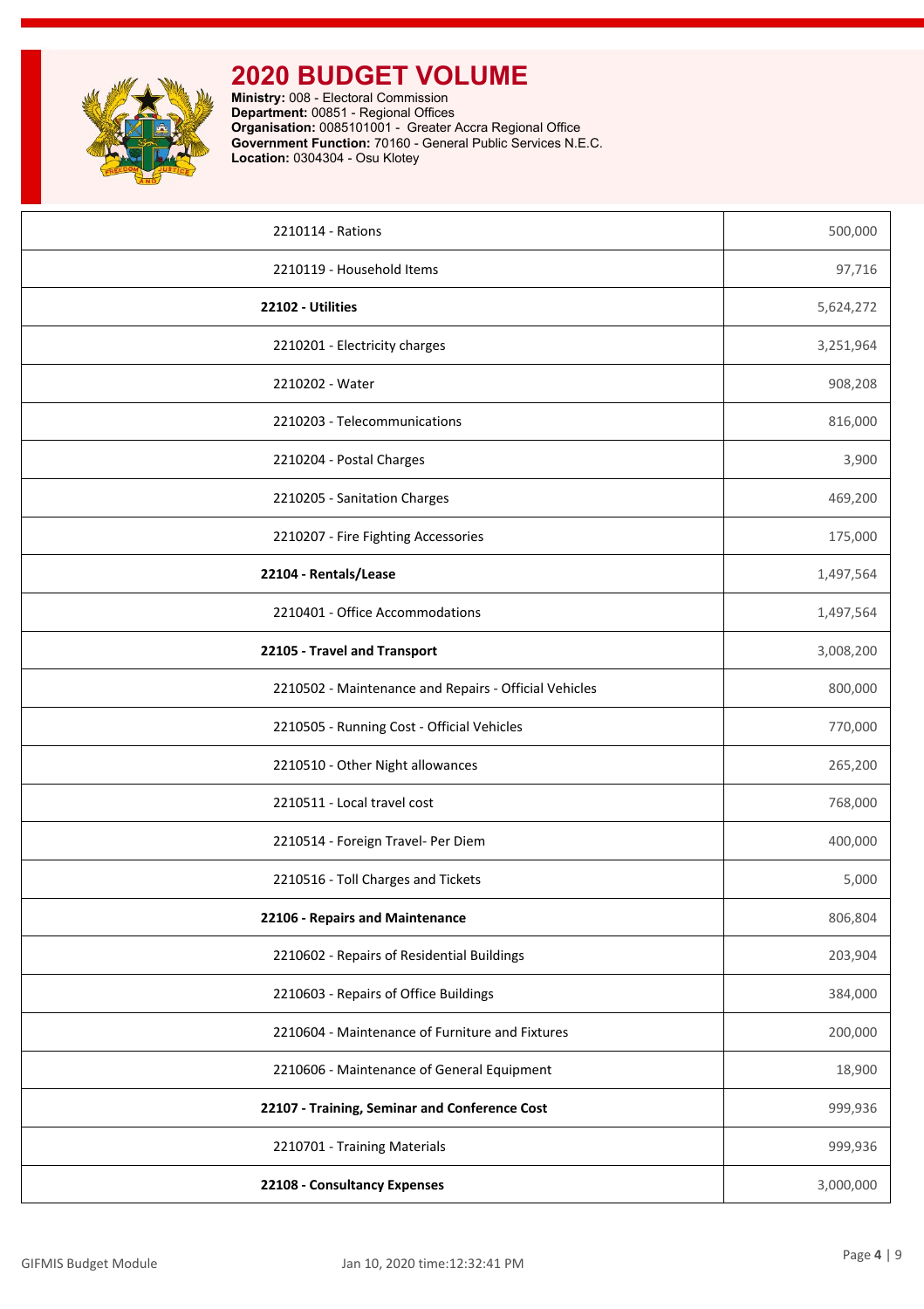| 2210803 - Other Consultancy Expenses                                               | 3,000,000   |
|------------------------------------------------------------------------------------|-------------|
| 22111 - Other Charges and Fees                                                     | 130,000     |
| 2211101 - Bank Charges                                                             | 30,000      |
| 2211103 - Audit Fees                                                               | 100,000     |
| 22113 - Insurance Premium                                                          | 500,000     |
| 2211304 - Insurance of Vehicles                                                    | 500,000     |
| 085206 - Manpower Skills Development                                               | 4,389,600   |
| 22105 - Travel and Transport                                                       | 2,178,000   |
| 2210511 - Local travel cost                                                        | 2,064,000   |
| 2210513 - Local Hotel Accommodation                                                | 114,000     |
| 22107 - Training, Seminar and Conference Cost                                      | 2,211,600   |
| 2210710 - Staff Development                                                        | 2,211,600   |
| 086301 - Maintenance, Rehabilitation, Refurbishment and Upgrade of existing Assets | 5,000,000   |
| 22106 - Repairs and Maintenance                                                    | 5,000,000   |
| 2210602 - Repairs of Residential Buildings                                         | 2,500,000   |
| 2210603 - Repairs of Office Buildings                                              | 2,500,000   |
| 086302 - Acquisition of Immovable and Movable Assets                               | 5,000,000   |
| 31112 - Nonresidential buildings                                                   | 5,000,000   |
| 3111204 - Office Buildings                                                         | 5,000,000   |
| 086303 - Management of Assets Register                                             | 152,000     |
| 22101 - Materials and Office Consumables                                           | 72,000      |
| 2210114 - Rations                                                                  | 72,000      |
| 22105 - Travel and Transport                                                       | 80,000      |
| 2210503 - Fuel and Lubricants - Official Vehicles                                  | 60,000      |
| 2210510 - Other Night allowances                                                   | 20,000      |
| 00802 - Electoral Services                                                         | 527,689,174 |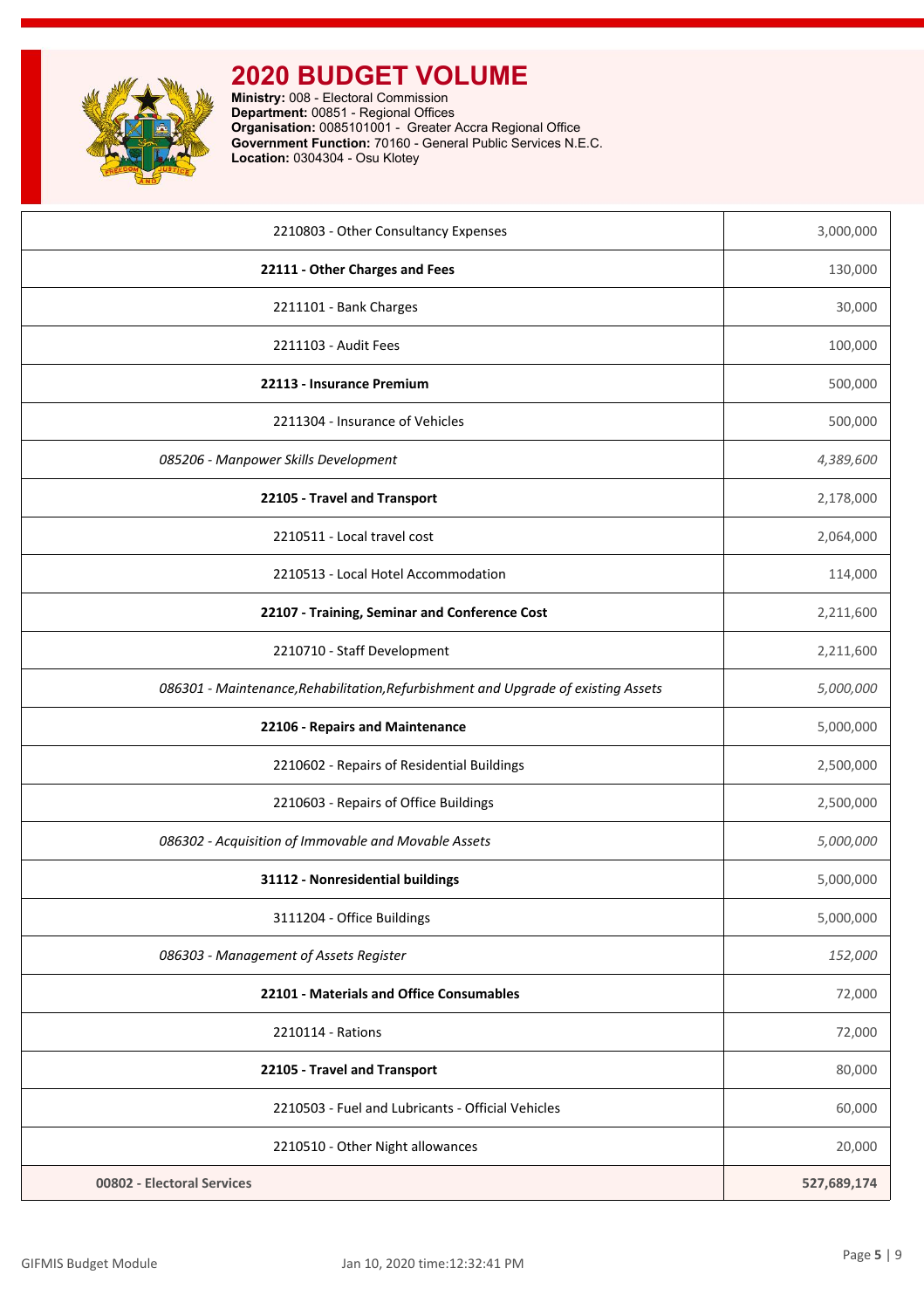

| 00802002 - Compilation of the voters Register         | 442,098,474 |
|-------------------------------------------------------|-------------|
| <b>Unspecified Project</b>                            | 442,098,474 |
| 008001 - Registration of Voters and Political Parties | 338,263,716 |
| 22101 - Materials and Office Consumables              | 247,342,556 |
| 2210101 - Printed Material and Stationery             | 51,000,000  |
| 2210103 - Refreshment Items                           | 120,000     |
| 2210106 - Oils and Lubricants                         | 14,887,500  |
| 2210113 - Feeding Cost                                | 780,000     |
| 2210114 - Rations                                     | 180,555,056 |
| 22102 - Utilities                                     | 250,000     |
| 2210203 - Telecommunications                          | 250,000     |
| 22105 - Travel and Transport                          | 5,349,660   |
| 2210503 - Fuel and Lubricants - Official Vehicles     | 3,634,200   |
| 2210505 - Running Cost - Official Vehicles            | 1,060,260   |
| 2210510 - Other Night allowances                      | 655,200     |
| 22107 - Training, Seminar and Conference Cost         | 5,321,500   |
| 2210704 - Hire of Venue                               | 1,620,000   |
| 2210705 - Hotel Accommodation                         | 190,000     |
| 2210708 - Refreshments                                | 120,000     |
| 2210711 - Public Education and Sensitization          | 3,391,500   |
| 31122 - Other machinery and equipment                 | 80,000,000  |
| 3112204 - Networking and ICT Equipments               | 40,000,000  |
| 3112208 - Computers and Accessories                   | 40,000,000  |
| 008003 - Exhibition of Voters Register                | 103,834,758 |
| 22101 - Materials and Office Consumables              | 95,245,692  |
| 2210101 - Printed Material and Stationery             | 12,000,000  |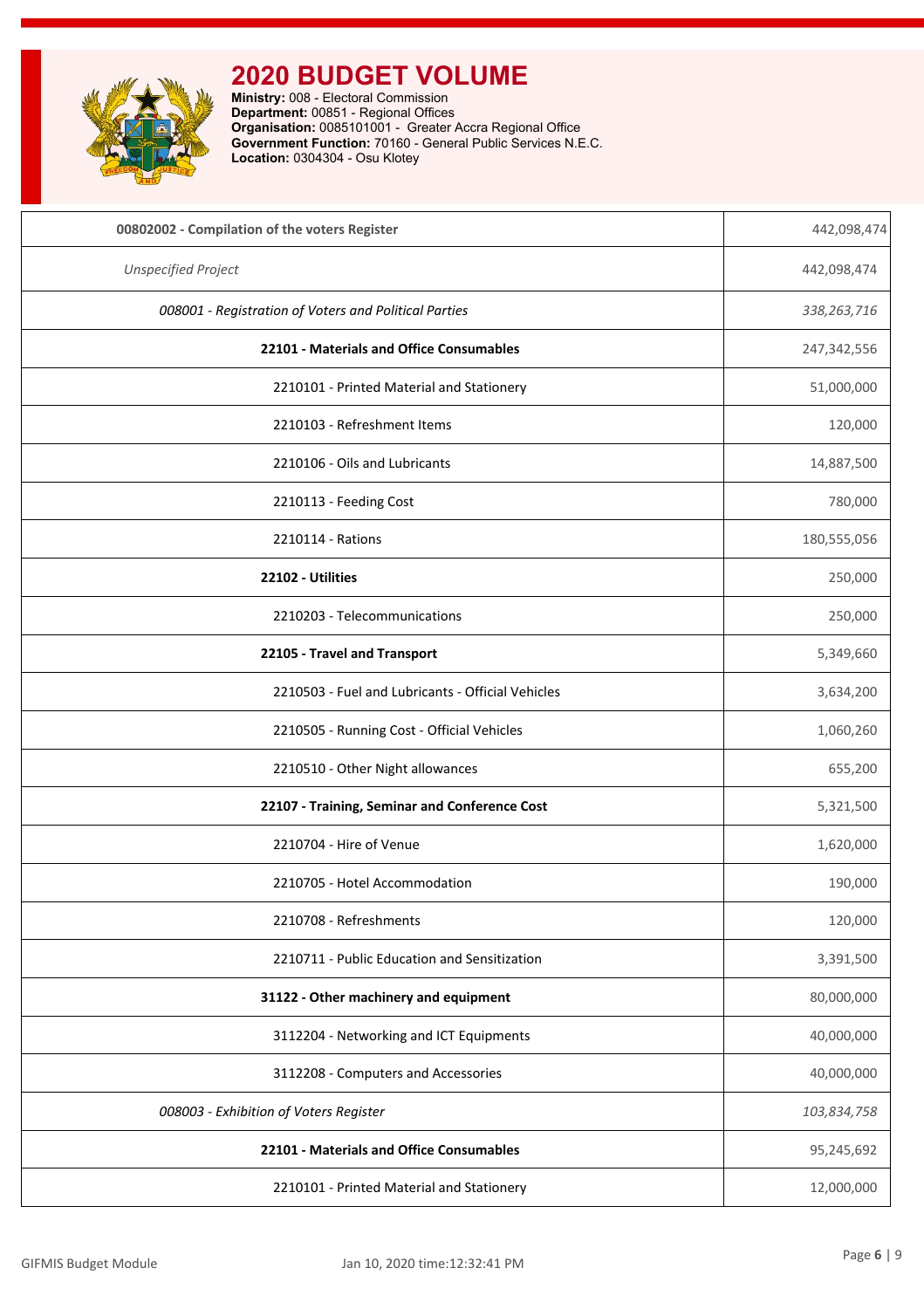

| 2210103 - Refreshment Items                       | 14,623,000 |
|---------------------------------------------------|------------|
| 2210106 - Oils and Lubricants                     | 1,024,500  |
| 2210111 - Other Office Materials and Consumables  | 1,586,000  |
| 2210113 - Feeding Cost                            | 10,104,000 |
| 2210114 - Rations                                 | 55,908,192 |
| 22102 - Utilities                                 | 67,200     |
| 2210203 - Telecommunications                      | 67,200     |
| 22105 - Travel and Transport                      | 8,096,394  |
| 2210505 - Running Cost - Official Vehicles        | 320,000    |
| 2210509 - Other Travel and Transportation         | 156,394    |
| 2210510 - Other Night allowances                  | 900,000    |
| 2210514 - Foreign Travel- Per Diem                | 6,720,000  |
| 22107 - Training, Seminar and Conference Cost     | 425,472    |
| 2210704 - Hire of Venue                           | 425,472    |
| 00802003 - Conducting Elections                   | 85,590,700 |
| <b>Unspecified Project</b>                        | 85,590,700 |
| 008004 - Supervision of Elections                 | 85,590,700 |
| 22101 - Materials and Office Consumables          | 74,950,000 |
| 2210101 - Printed Material and Stationery         | 3,000,000  |
| 2210106 - Oils and Lubricants                     | 1,600,000  |
| 2210113 - Feeding Cost                            | 350,000    |
| 2210114 - Rations                                 | 70,000,000 |
| 22105 - Travel and Transport                      | 7,760,000  |
| 2210503 - Fuel and Lubricants - Official Vehicles | 4,000,000  |
| 2210505 - Running Cost - Official Vehicles        | 160,000    |
| 2210509 - Other Travel and Transportation         | 1,600,000  |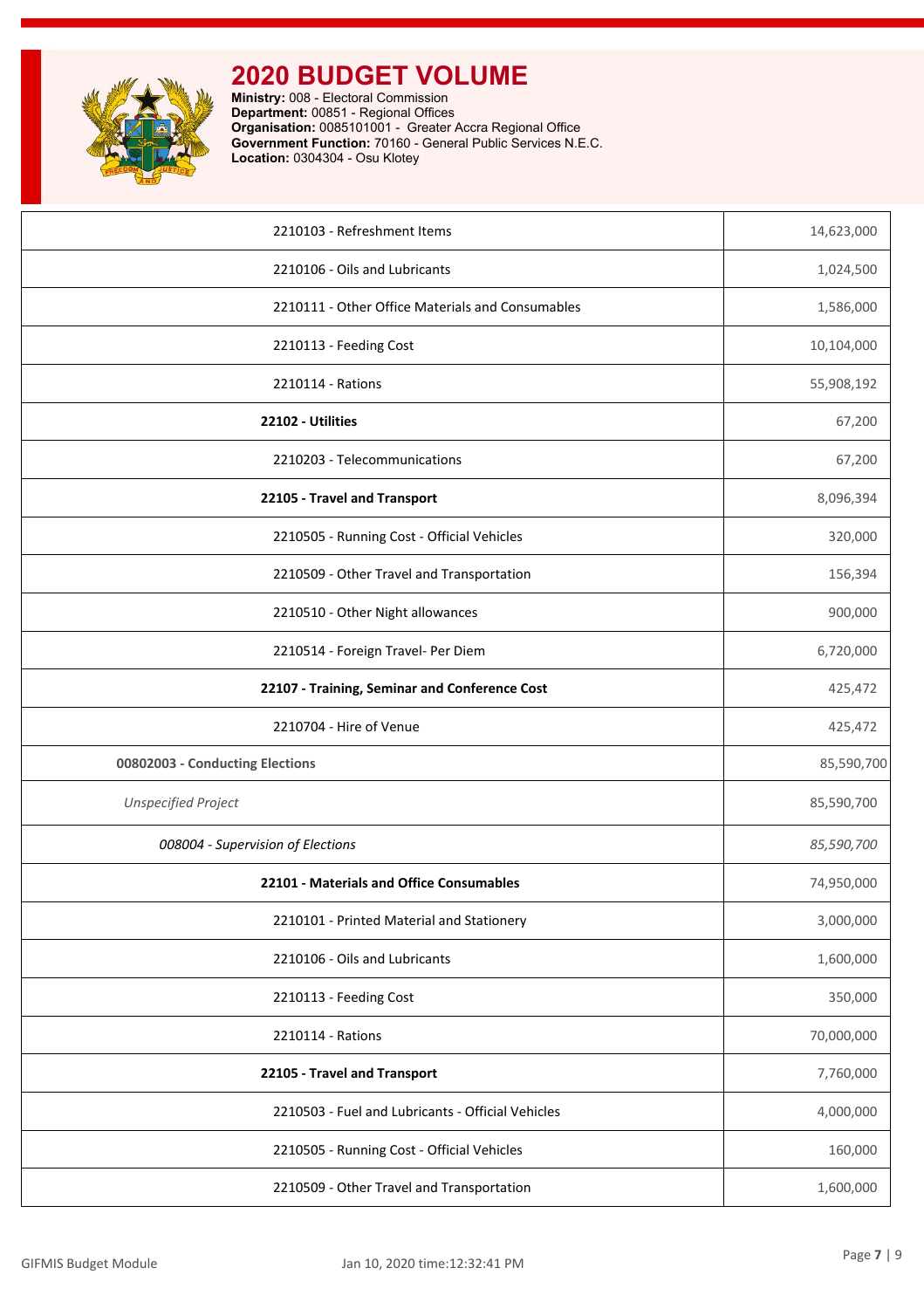

| 2210514 - Foreign Travel- Per Diem                                   | 2,000,000  |
|----------------------------------------------------------------------|------------|
| 22107 - Training, Seminar and Conference Cost                        | 2,880,700  |
| 2210702 - Seminars/Conferences/Workshops/Meetings Expenses - Foreign | 500,000    |
| 2210704 - Hire of Venue                                              | 851,200    |
| 2210711 - Public Education and Sensitization                         | 1,529,500  |
| <b>Unspecified Policy</b>                                            | 58,257,629 |
| 00801 - Management and Administration                                | 58,257,629 |
| 00801001 - Human Resource and General Services                       | 58,257,629 |
| <b>Unspecified Project</b>                                           | 58,257,629 |
| <b>Unspecified Operations</b>                                        | 58,257,629 |
| 2111001 - Established Post                                           | 34,866,399 |
| 21112 - Other Allowances                                             | 16,249,804 |
| 2111201 - Motorbike Allowance                                        | 12,000     |
| 2111202 - Bicycle Maintenance Allowance                              | 2,400      |
| 2111203 - Car Maintenance Allowance                                  | 36,000     |
| 2111206 - Committee of Council Allowance                             | 67,200     |
| 2111208 - Funeral Grants                                             | 180,000    |
| 2111213 - Watchman Allowance                                         | 378,983    |
| 2111215 - Rations                                                    | 11,116,178 |
| 2111222 - Watchman Extra Days Allowance                              | 378,983    |
| 2111227 - Clothing Allowance                                         | 89,856     |
| 2111229 - Acting Allowance                                           | 158,112    |
| 2111230 - Cashier Allowance                                          | 3,600      |
| 2111233 - Entertainment Allowance                                    | 89,856     |
| 2111234 - Fuel Allowance                                             | 404,352    |
| 2111235 - Guide Allowance                                            | 110,016    |